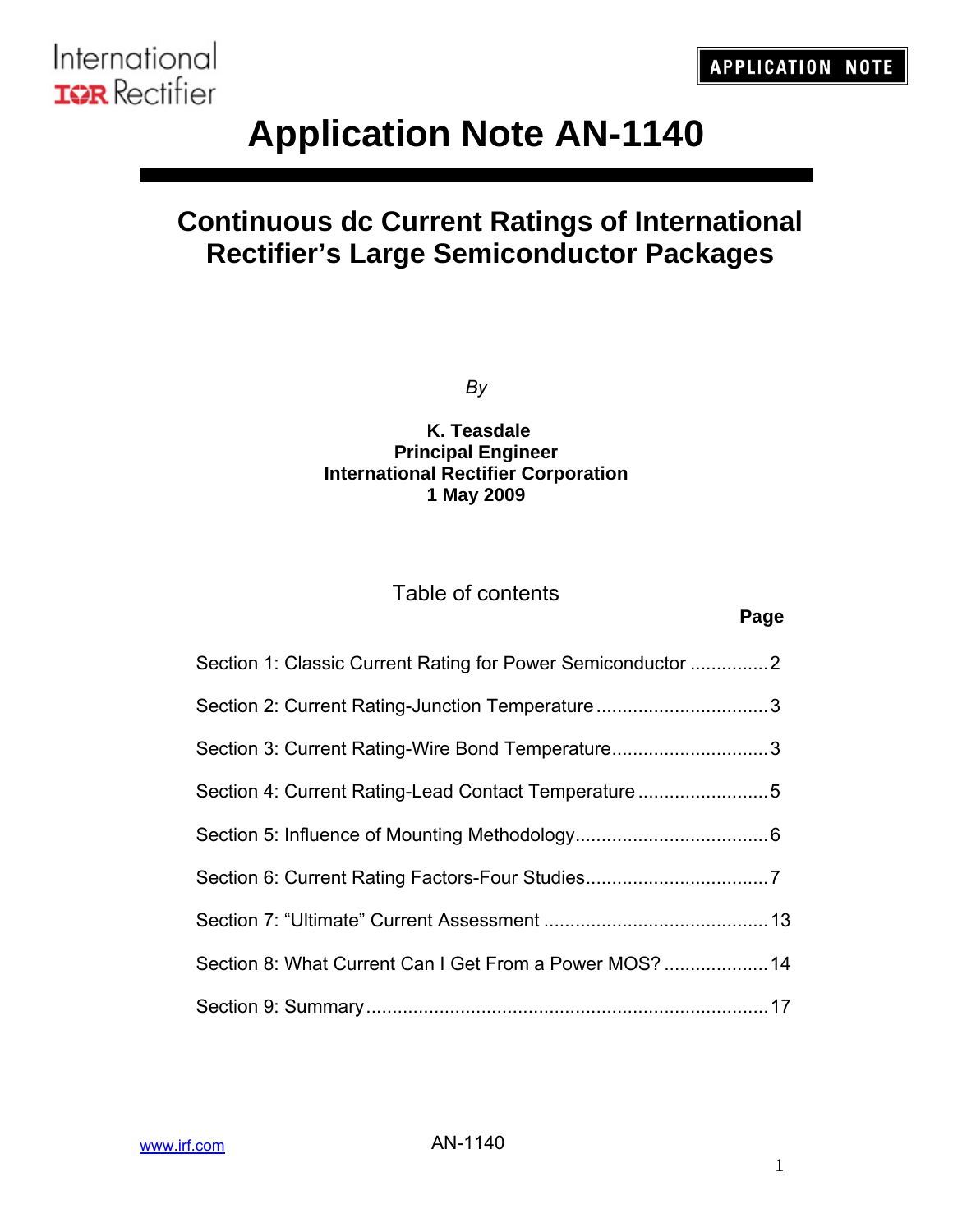

#### **AN-1140**

#### **Section 1: Classic Current Rating for Power Semiconductors**

There is a trend within the discrete power component industry of late to increase the dc current rating for low on-resistance devices to levels that historically have not been seen. This trend has accelerated as power transistor manufacturers introduce higher current / lower voltage designs. Mature JEDEC package designs, originally intended decades ago for dc currents on the order of 10's of Amperes are now emerging as capable of 100's of Amps. Is this due to some significant improvement in package materials / design or is this all smoke and mirrors? The answer is a little of both.

The current carrying capability of any package ultimately depends on three factors: temperature, temperature, and temperature. And as with real-estate, this one single factor depends on location, location, location. The temperatures of interest here are actually at three distinct sites on a package. The most important of these locations is the junction. For continuous current rating, onresistance of the device determines the junction temperature through  $I^2R$  Joule heating. The on-resistance of Silicon dice now range below the 1 milliohm benchmark. Less resistance means more current and less heat due to conductive losses. This improvement could mean a reduction in paralleleddevice count. Component costs, assembly costs, heat sinking costs and improved PCB utilization may be realized if a device can carry more current than earlier generations. Junction temperature has historically been the basis for setting the current limit, as was covered in a previous IR Application Note, AN-949.<sup>1</sup> However, with the migration toward lower on-resistance Silicon design and technologies, two other locations on a package must be considered.

The other two locations on a device undergoing high current flow, critical for temperature constraint, are the internal wire bonds and the contact point between the package leads and the substrate, often a printed circuit board. Ignore these temperatures and you may jeopardize the long term reliability in an application.

IR defines what can be called the "ultimate current" for power packages on discrete products. This ultimate current represents the largest current any given package can withstand under the most forgiving of setups for heat management. The bench setup used in measuring the ultimate current at International Rectifier is full immersion of parts in a nucleated-boiling inert fluid. Nucleated boiling can be a very effective means of removing heat from hot objects. There are, in fact, more aggressive (exotic) heat removal methodologies<sup>2</sup> but the approach adopted here is more than adequate to showcase the ability of new Silicon platforms. The key word in this approach is showcase. To actually utilize our parts in an application that targeted currents at the level of the ultimate current would likely be costly and impractical. Nucleated boiling is an expensive and tricky proposition. Our intent with this concept, however, is to state an upper limit for current capability of a package, offer up practical limits, and then provide a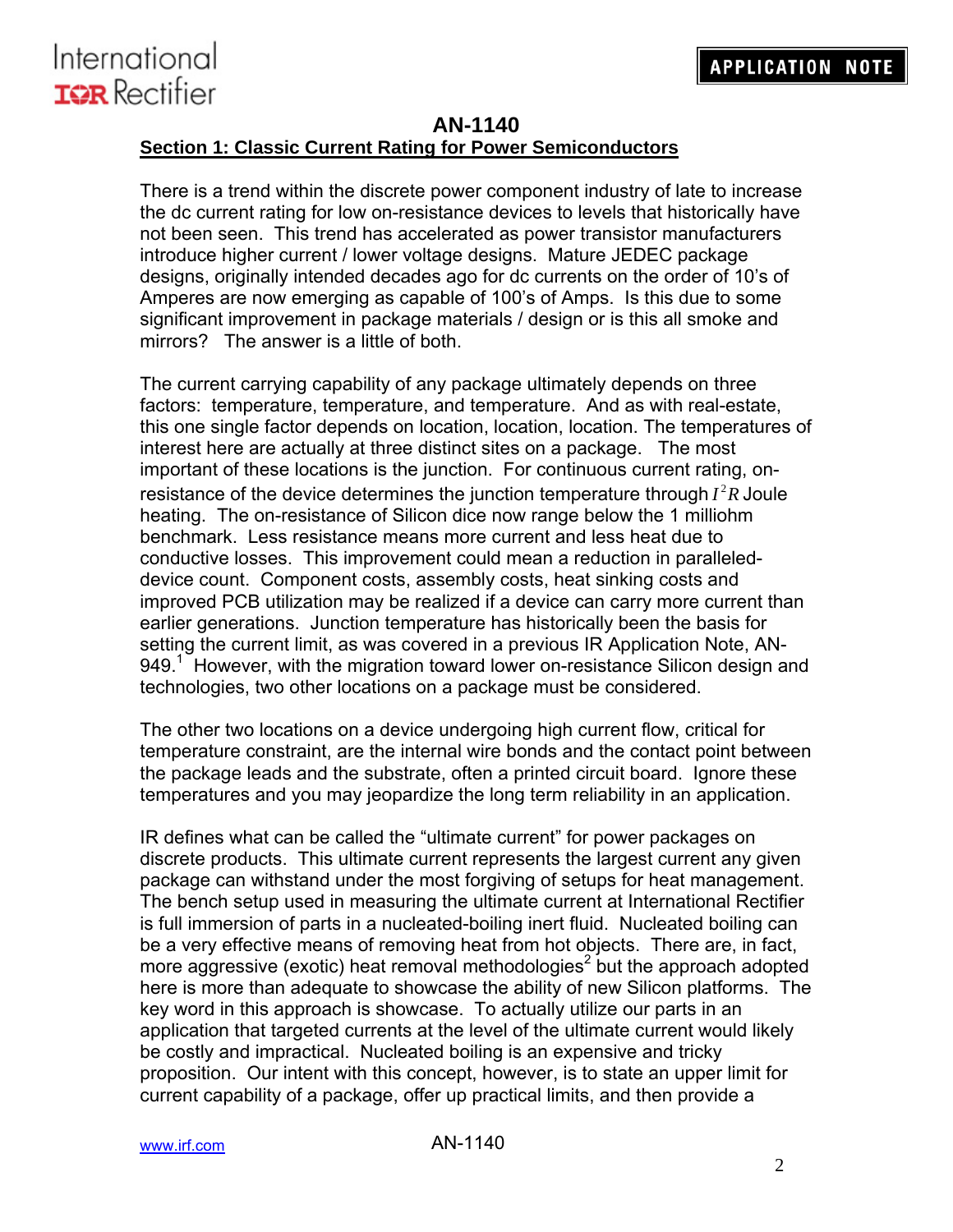methodology for users to assess their own maximum current. Geometries, copper traces, and heat management are the primary ingredients in the fight to reduce costs and improve efficiencies in power electronics, but attention to thermal management is crucial.

### **Section 2: Current Rating-Junction Temperature**

The classic equation used for setting the maximum current rating for a device is limited by the maximum junction temperature,  $T_{\text{J}}$  max, with the perfect situation of the heat sink held to 25ºC. The Rated Id (continuous) for a power MOSFET would therefore be:

$$
I_{D\max} = \sqrt{\frac{T_{J\max} - T_C}{R_{DS,on}R_{\theta(JC)}}}
$$
 Eqn 1.

where  $R_{DS(on)}$  is the limiting value of the on-resistance at rated  $T_{J\,max}$ ,  $T_{C}$  is the case temperature set at 25 °C,  $R<sub>BJC</sub>$  is the maximum value of thermal resistance between the top of die (junction) and the backside, middle of the heat sink. This approach to setting the  $I_{Dmax}$  has been around as long as power MOSFETs. It represents an early example of "specsmanship" amongst power MOS manufacturers. Very few users are willing to employ chilled water-cooled heat sinks to achieve this max current, which is what would be needed to maintain a case temperature at 25 ºC. Also, few users would also be willing to run the junction temperatures at  $T_{J\text{ max}}$ . A more practical approach for the designer to generate their own, guard-banded  $I_{Dmax}$  (call it  $I_{Dab}$ )for a given application, utilizing a typical finned, air cooled heat sink with a thermal resistance of  $R<sub>θha</sub>$  is:

$$
I_{Dgb} = \sqrt{\frac{T_{Jgb} - T_A}{R_{DS,on}\left(R_{\theta(JC)} + R_{\theta(CS)} + R_{\theta(hs)}\right)}}
$$
 Eqn 2.

where  $T_{Jgb}$  is a guard banded maximum junction temperature (50% to 75% T<sub>J</sub> max) and  $R_{\theta(CS)}$  is the case-to-sink thermal resistance.

#### **Section 3: Current Rating-Wire Bond Temperature**

Some International Rectifier power MOSFETs in TO-220 packages have 30% of the on-resistance coming from wire bond resistance. This percentage is poised to increase as resistances drop for new Silicon designs. If these devices are pushed to their limit for power dissipation via conductive losses in the die, then a new method for heat management must account for heat dissipation in the wires and leads. Multiple sources of power dissipation complicate a hitherto simple package.

When heat is generated by Aluminum source wire bonds inside of a package, that heat can flow in three directions: axially through the two wire ends, and radially out through the epoxy. If heat does not exit efficiently, then the

```
www.irf.com
```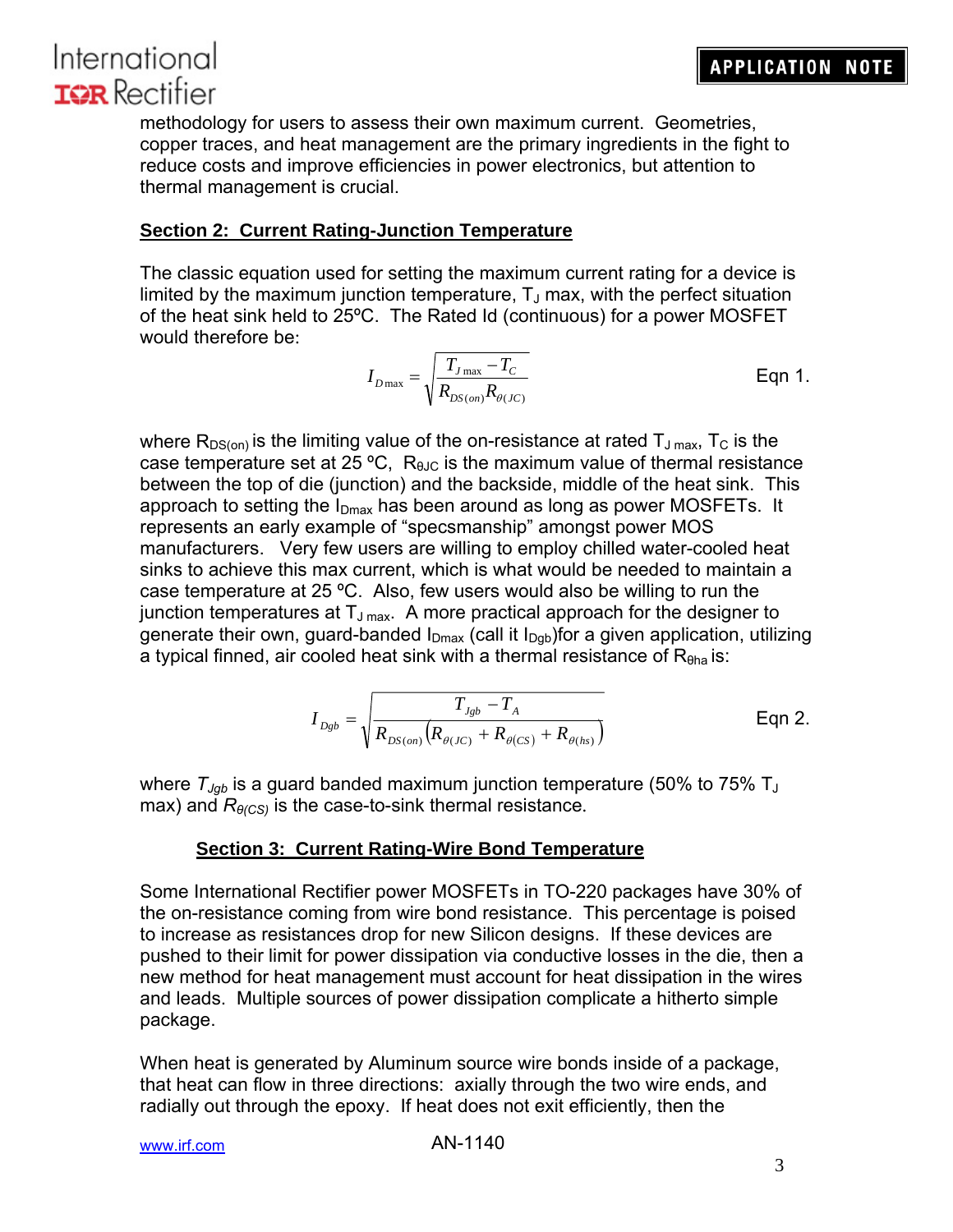temperature could build up in the wire. At the upper limit, when the wire temperature reaches the melting point of Aluminum (660 ºC), current will cease flowing and you will have a non-functional part.

Epoxy mold compound, used in our legacy packages, extends the maximum current and power that wires can carry by conducting heat radially from the wire to the ambient, beyond what wire bonds experience when surrounded by air. This effect is reflected in the fusing current capability. Figure 1 is IR data from1996 on fusing current for three packages, comparing air vs. epoxy surrounding the wires of various diameters.



Fusing Current for Various Aluminum Wire Bond Diameters Solid lines represent Preece equation fits (3/2 power)

Figure 1: Fusing currents for Aluminum wires in air and in epoxy.

The lower two solid curves represent the historic 3/2 power law $^3$  [  $I_{_f}$  =  $k\!\times\!D^{\!\frac{3}{2}}$ ] for

fusing current with two widely quoted k-constants for Aluminum. The magenta curve in the middle closely matches our TO-3 hermetic package fusing current capability (red triangles). However, when the same wire bonds are embedded in epoxy mold compound, the fusing current constant more than doubles (green squares). The single data point in the center with statistical limits is from a recent experiment, confirming time invariance of fusing current.

Reliability studies at International Rectifier from the same study cited in figure 1 revealed another important effect—if the mold compound, in contact with the wire bonds, remains above the glass transition of the epoxy due to wire bond heating, then time and temperature will degrade the chemical bonds of the epoxy compound, at this interface. These changes will do two things. First, the thermal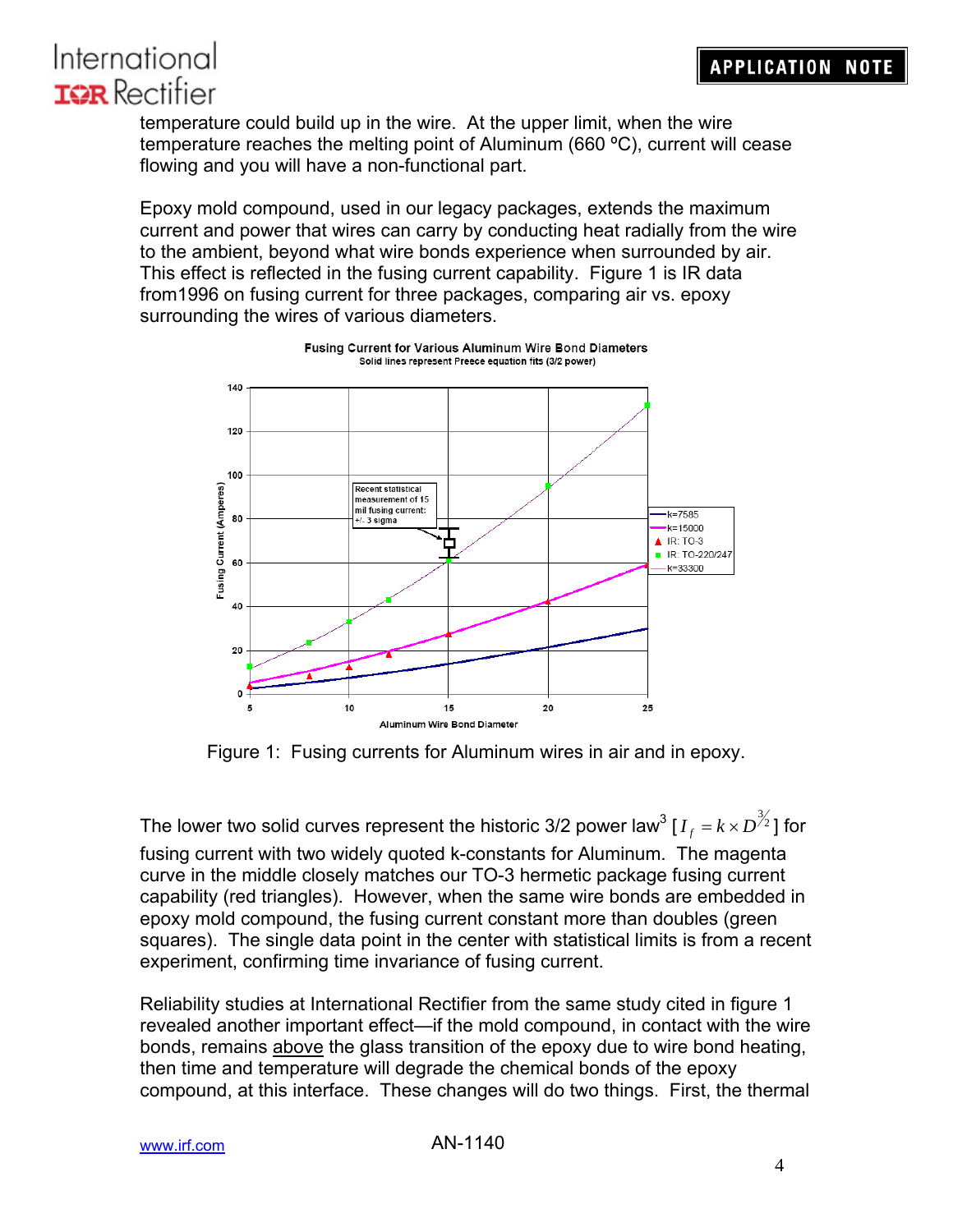resistance of the epoxy, which determines the radial heat flow away from the wire, will degrade. Second, this chemical process could leave the nominally robust epoxy matrix porous and prone to the ingression of moisture and ionic contaminants into the package. Neither of theses changes would be good.

For these reasons, International Rectifier began rating packages to guarantee that no wire bond would exceed the glass transition of the mold compound. For example, a TO-220 package with an IRF3205 die, which has three 0.38 mm (15 mils) diameter source wire bonds, could carry 120 Amperes (40Ampere per wire) but an overriding limit of 75 Amperes was conservatively set for the overall package limit.

### **Section 4: Current Rating-Lead Contact Temperature**

No matter how good a semiconductor package is for thermal capability, it must still be attached to the outside world. Conductors making contact to package leads, carrying high levels of current, can generate heating at the solder joint. The quantity and composition can affect the solder joint temperature,  $T_{\rm b}$ . Metal conductors are often isolated from other conductors with organic based insulators and these insulators will have their own temperature limitations. Heat generated by a conductor must not soften the supporting insulator if that material is important for mechanical support of the conductors. This softening is typically correlated to the glass transition temperature  $(T<sub>G</sub>)$  of the organic material. For FR-4 board material, this ranges between 110 ºC and 130 ºC. However, some board materials can go above 220 ºC. In any application, the lowest-ratedtemperature material at the lead/board interface will constrain the peak temperature.

The original National Bureau of Standards set guidelines (IPC-2221 / MIL-STD-275) for current flow in FR-4 Printed Circuit Boards in 1956. Those numbers (10- 15  $\text{A/mm}^2$ , internal layers de-rating up to 50% and via holes at 5-10 A/via)<sup>4</sup> were based upon 1 ounce copper on trace with one ounce copper on the back side of a PCB. These upper limits were to accommodate the  $T<sub>G</sub>$  for the FR-4. The power electronics industry today has learned to add higher copper content to aggressive current applications as a means of keeping the temperature down or increasing the current density. A higher copper content, consisting of multiple and/or thicker copper layers, pulls more heat away from the leads of a device. As will be demonstrated in the next section, this heat removal reduces temperature at the point of contact for high current conductors.

Other innovations, such as insulator metal substrate (IMS), have pushed many of these temperature constraints back onto the semiconductor package. These circuit boards pull the power away from the conductive traces so efficiently that power dissipation within the package again becomes the limitation.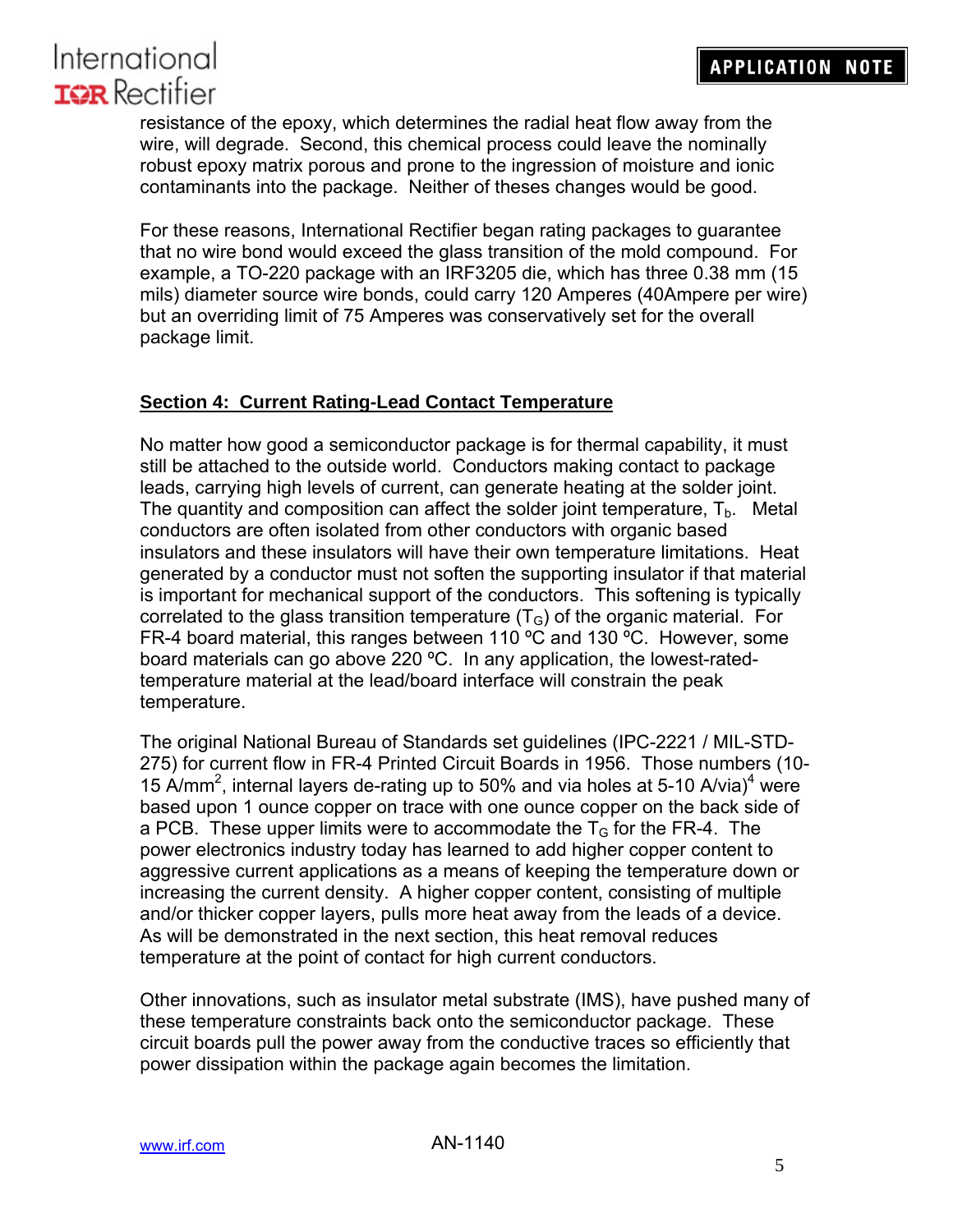

#### **Section 5: Influence of Mounting Methodology**

The basis for setting the original package current ratings at International Rectifier were highly conservative: wires were soldered to the tips of the drain and source leads with a case not heat sunk. Few users would apply our part in their socket this way but those that did would certainly be guaranteed reliable performance. The analysis also relied upon infrared camera temperature measurements of exposed wire bonds. Etching open epoxy mold compound from around the source wires allowed IR temperature measurements but this method may have adversely skewed the observed temperatures (cf., figure 1).

A refined attempt at characterization of wire bond *in situ* temperature was recently completed. Wire temperature measurements used a fine thermocouple probe, inserted down into small hole in the mold compound and spring-loaded against the wire bond. The probe consisted of two 3-mil diameter thermocouple wires. The hole was then back filled with silicone compound, so as to exclude air from the wire surface. The thermal resistivity of this probe/silicone structure was equivalent to that of the displaced epoxy mold compound. The setup with the fine thermocouple is shown in figure 2.



Figure 2: Experimental setup for wire bond temperature measurement

A single 15 mil diameter Aluminum wire bond was used to connect to a 2 milliohm die inside of a D2Pak package. Current conduction into the device was achieved with two methods of contact. Either heavy gauge wires were soldered to the leads of a package or the leads were soldered into vias of a double sided FR-4 PCB (as shown above) with 2 oz copper.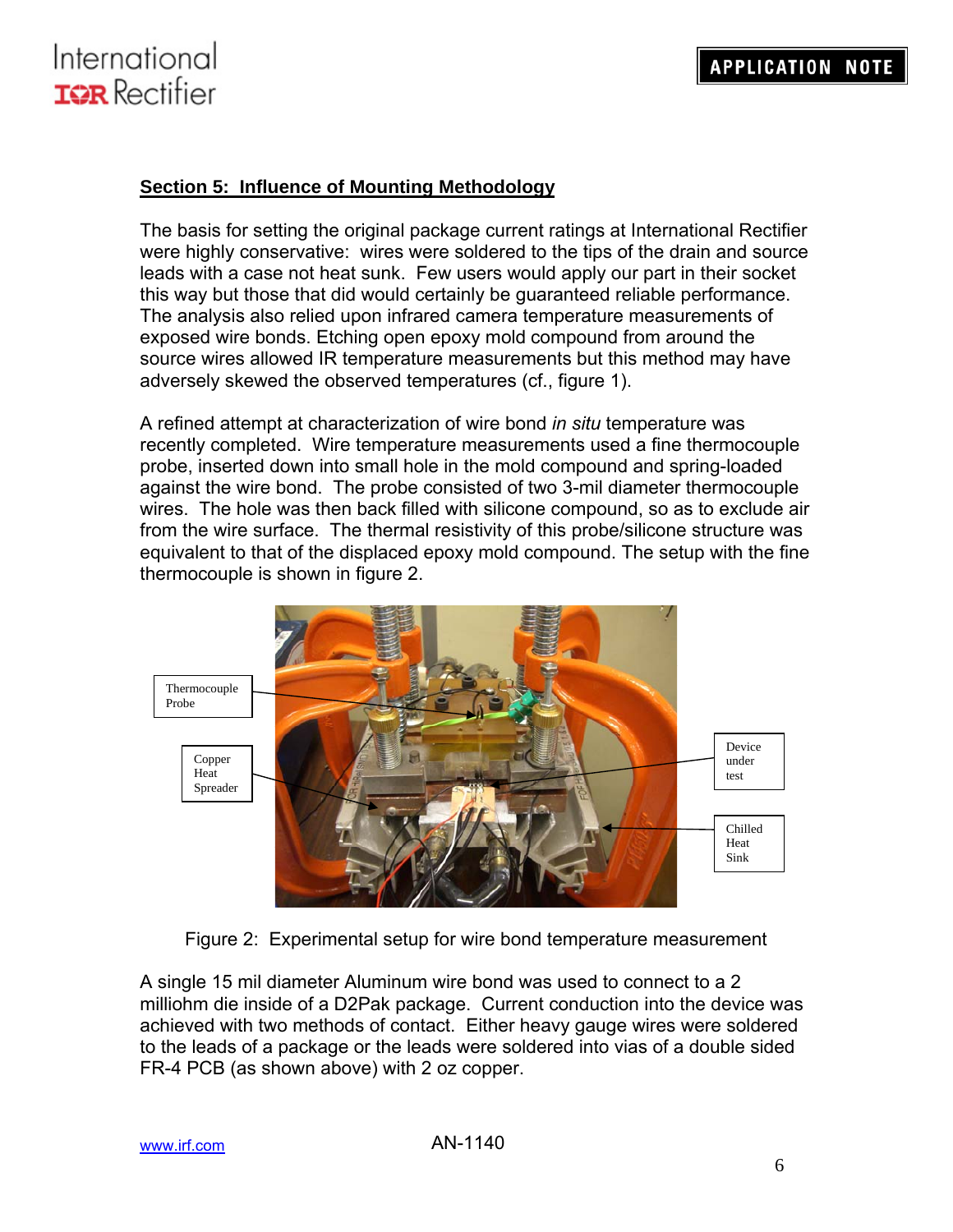The temperature profile characterization, as seen in figure 3 below, indicated that the hottest temperature along the wire bond in this study was at the lead, not on the wire bond itself.



Figure 3: Typical temperature profile of wire bond

The observed temperature profile suggests that for both the PCB thru-hole mount and the surface mount configurations, the primary source of heat is the Joule heating of the lead, wire and copper trace. Heat is flowing both into the pcb and down to the die from the lead. The thermal resistance of the lead-to-air is on the order of 10 ºC/W. In contrast, the thermal resistance of the bond wire from the lead to the die is 300 ºC/W. Thus, the heat generated at the PCB goes mainly from the PCB to air, with a very little power actually flowing into the device through the wire. For this geometry, then, the wire bond or even multiple wire bonds will have little influence upon the temperature of the FR-4 board mounting. Most of the heat produced in the leads will need to be removed from the leads and the PCB directly to the environment.

### **Section 6: Current Rating Factors-Four Studies**

The maximum dc current flowing into a package, in a given application, is dependant upon the temperatures at three locations (see figure 4) on a component. How is a user to determine beforehand how much current the package can handle? The most critical temperature,  $T_{J}$ , the junction temperature, is the best defined if the user understands their thermal stack, as specified in equation 2. The least well defined temperature, resulting from the contact resistance from the component to the circuit board,  $T<sub>b</sub>$ , is entirely up to and defined by the user. This temperature can be affected by solder composition and quantity. The third temperature, located at the lead at the package,  $T_{\text{L}}$ , can be determined for each package and is presented in the following section for TO-220, TO-247, D<sup>2</sup>Pak, and TO-262 packages. The temperature at this location has been found to independent of the junction temperature. Instead, it is dependent upon the  $I<sub>d</sub>$  flowing into the package and the ambient temperature around the lead. This conclusion seems counterintuitive at first blush but the data from the following four recent studies supports this contention.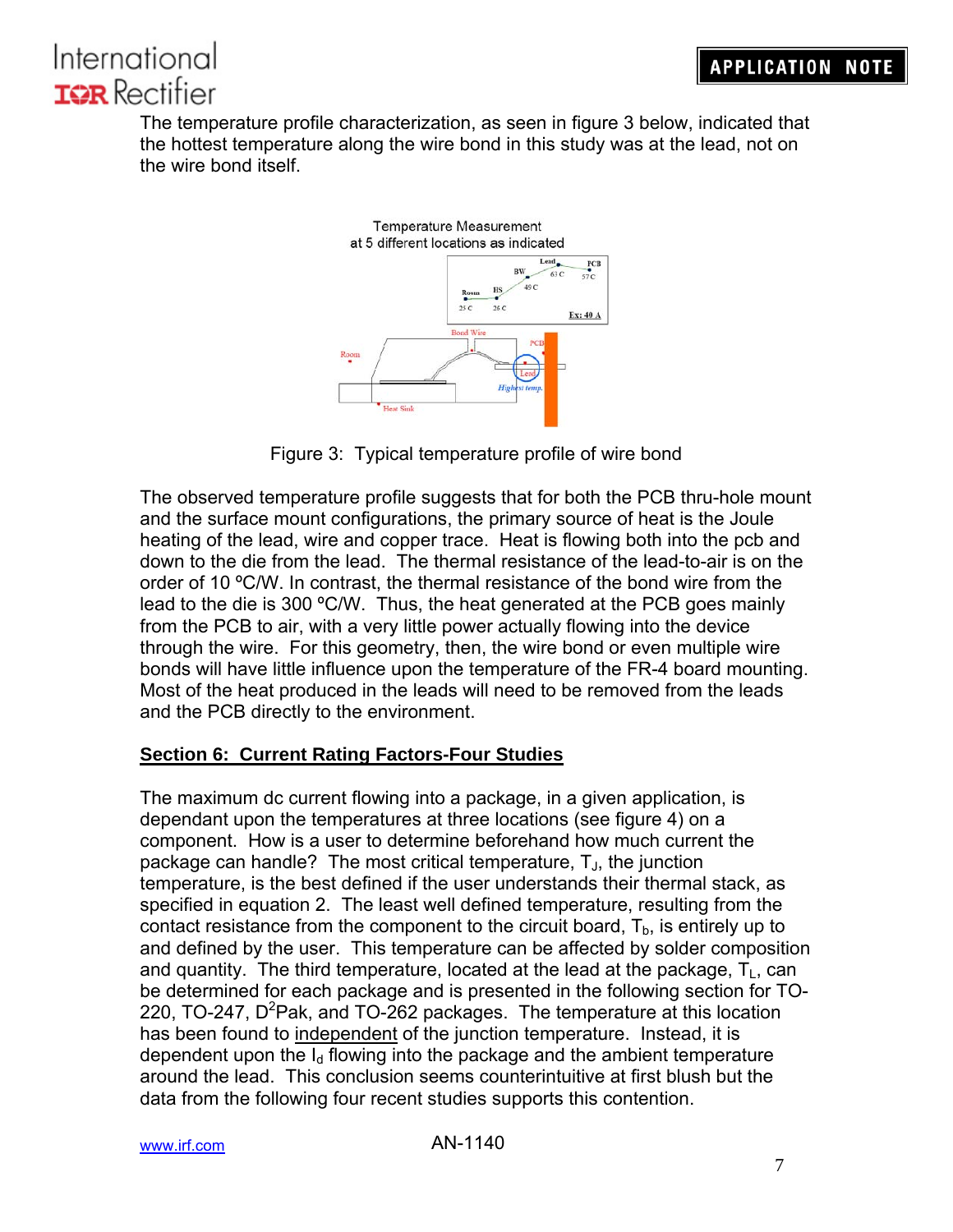



### **Study 1: ID vs Temperature: Air / Nucleated boiling**

IRFS3006PbFs were solder-mounted to IMS Aluminum substrates. Two sets of measurements were made on these devices to obtain the  $T_L$  v.  $I_D$ : in still air and in a nucleated boiling inert liquid. The junction temperatures were monitored by recording the  $V_{DS}$  as a function of  $I_D$  and then correlating the increase in onresistance ( $V_{DS}/I_D$ ) with an increase in  $T_J^5$ . The lead temperatures were monitored with an 8 channel USB thermocouple monitor utilizing type T, fine wire thermocouples soldered onto the leads next to the epoxy bodies. The T<sub>L</sub> vs. I<sub>D</sub><sup>2</sup> and T<sub>J</sub> vs.  $I_D^2$  results are presented in figures 5 and 6.



Figure 5:  $T_L$  vs  $I_D^2$  for IRFS3006PbF devices mounted to IMS substrates.

```
www.irf.com
```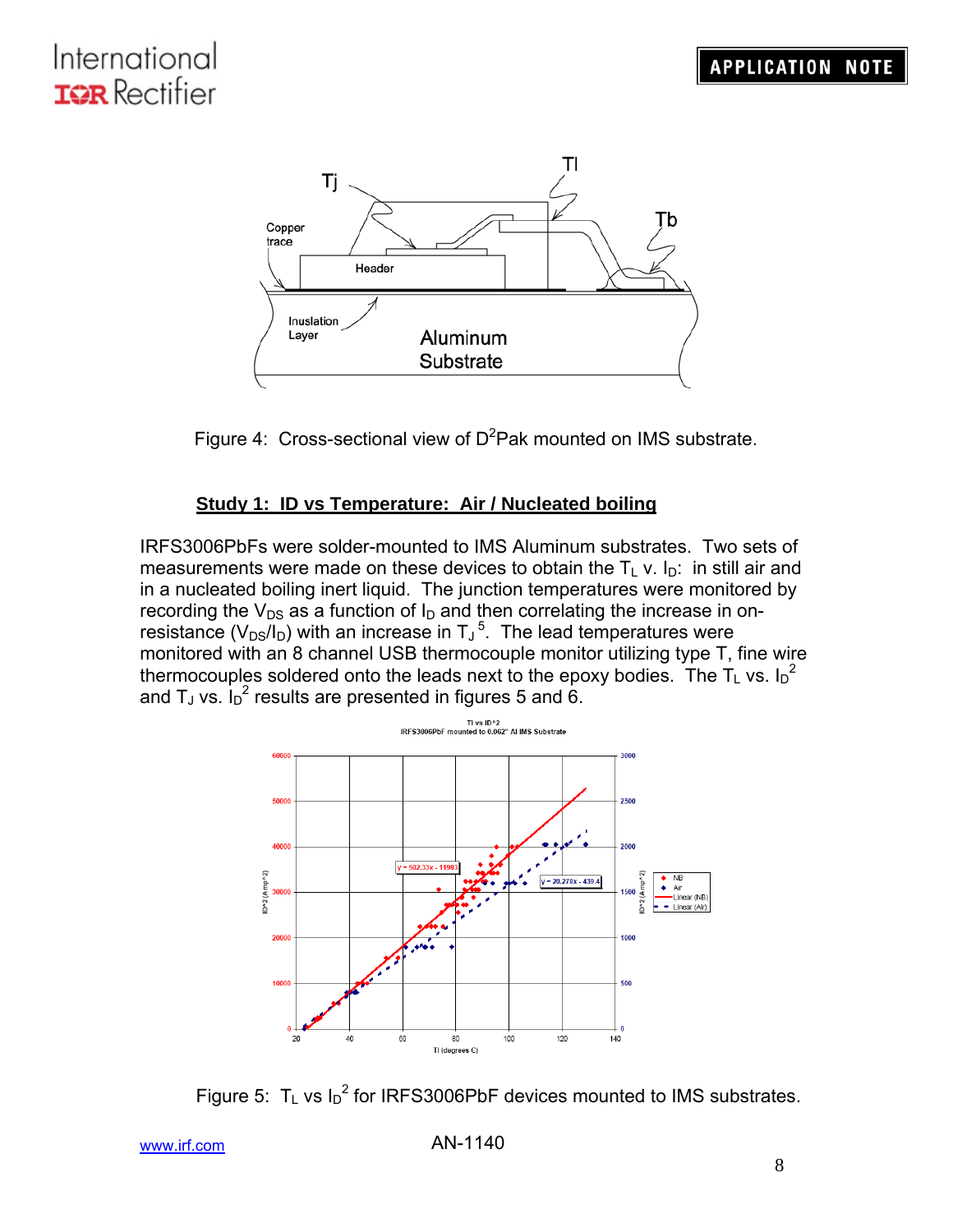

Figure 6:  $T_J$  vs  $I_D^2$  for IRFS3006PbF devices mounted to IMS substrates.

The plots are temperature vs.  $I_D^2$  along with linear LSFs. Note that the different scales, on the left and right, differ by over an order of magnitude. The linearity of the data suggests that the temperatures are the results of Joule heating  $(I^2 \times R_{DSON} \times Rth$ ). The blue data (still air) reaches fairly high temperatures with relatively low currents (right hand scale in blue) as opposed to the red data (IMS immersed in a 23ºC bath of inert liquid, heat removal provided by nucleated boiling).

The linearity of the data sets in figure 5 could be explained by two mechanisms. First, lead temperatures could have simply followed the junction temperatures, which are expected to be linear. The junction temperatures in figure 6 might be expected to have elevated the temperature of one end of the wire bonds and therefore caused the lead temperature to follow along. The second possibility is that the lead temperatures followed a Joule heating curve because the heat generated in the wire bond and lead were dissipated directly to the ambient. To evaluate this latter possibility, we make a comparison between the data with high  $T_J$  against data with no  $T_J$  in the next section.

### **Study 2: ID vs Temperature: Die / No Die**

We now compare two sets of independent data. The first set is the IRFS3006PbF D2Pak -7 pin data set (red) from figure 5. The second data set was from the earlier study for wire bond fusing current study, which utilized a TO-247 package with the same wire bond configuration as the 3006 but with no die. The leads of the TO-247s were soldered to heavy gauge wires and immersed in the same nucleated boiling liquid as used in the nucleated boiling setup for the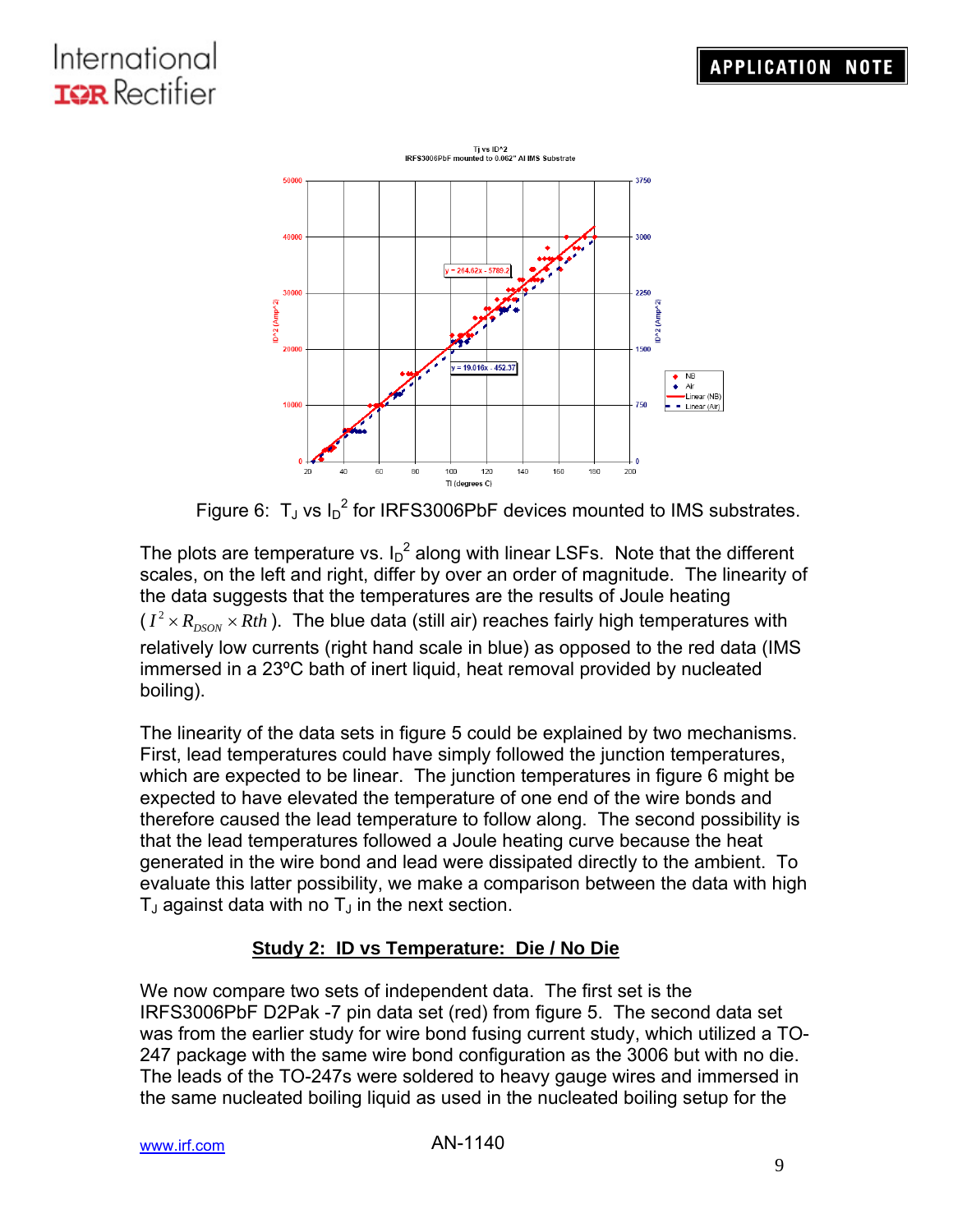3006 devices from study 1. Prior to the onset of wire fusing, lead temperatures under nucleated boiling conditions were captured. The  $T_L$  vs  $I_D^2$  data is presented figure 7 below.



Figure 7:  $T_L$  vs  $I_D^2$  for IRFS3006PbF devices mounted to IMS substrates(red data) compared to a die-less TO-247 packages, both in an inert nucleated boiling liquid (blue data).

Both sets of data refer just to the left hand vertical scale. What we observe is that the data sets are co-located on the same least square fit line. The main difference between the two sets of data in figure 7 is that the wire bond inside the package contacts a hot die (red data points) versus contacting a cool copper header (blue data points).

The only power dissipated within the TO-247 die-less package in figure 7 was generated by the wire bond (~0.25 mOhms) and lead resistances. The power dissipation of the 3006 is due primarily to the die (~1.0 mOhms) was from 40 to 50 Watts at the junction. The temperature at the back of either header does not go much above 80ºC because the copper is held close to the boiling point of the fluid. The end of the bond wires inside the package with the die, however, would be 20ºC hotter due to the power dissipation at die. The conclusion, therefore, is that the rise in lead temperature,  $T_L$ , is the result of lead heat removal into the environment surrounding the lead and not related to the junction temperature of the die. This conclusion is a very powerful statement! If a user knows the  $I_D^2$  vs.  $T<sub>L</sub>$  relationship for a given application environment, then they can establish a maximum current for that socket based on an upper limit of temperature, such as  $T<sub>G</sub>$  of the mold compound or  $T<sub>max</sub>$  of the PCB and then treat the junction temperature independently.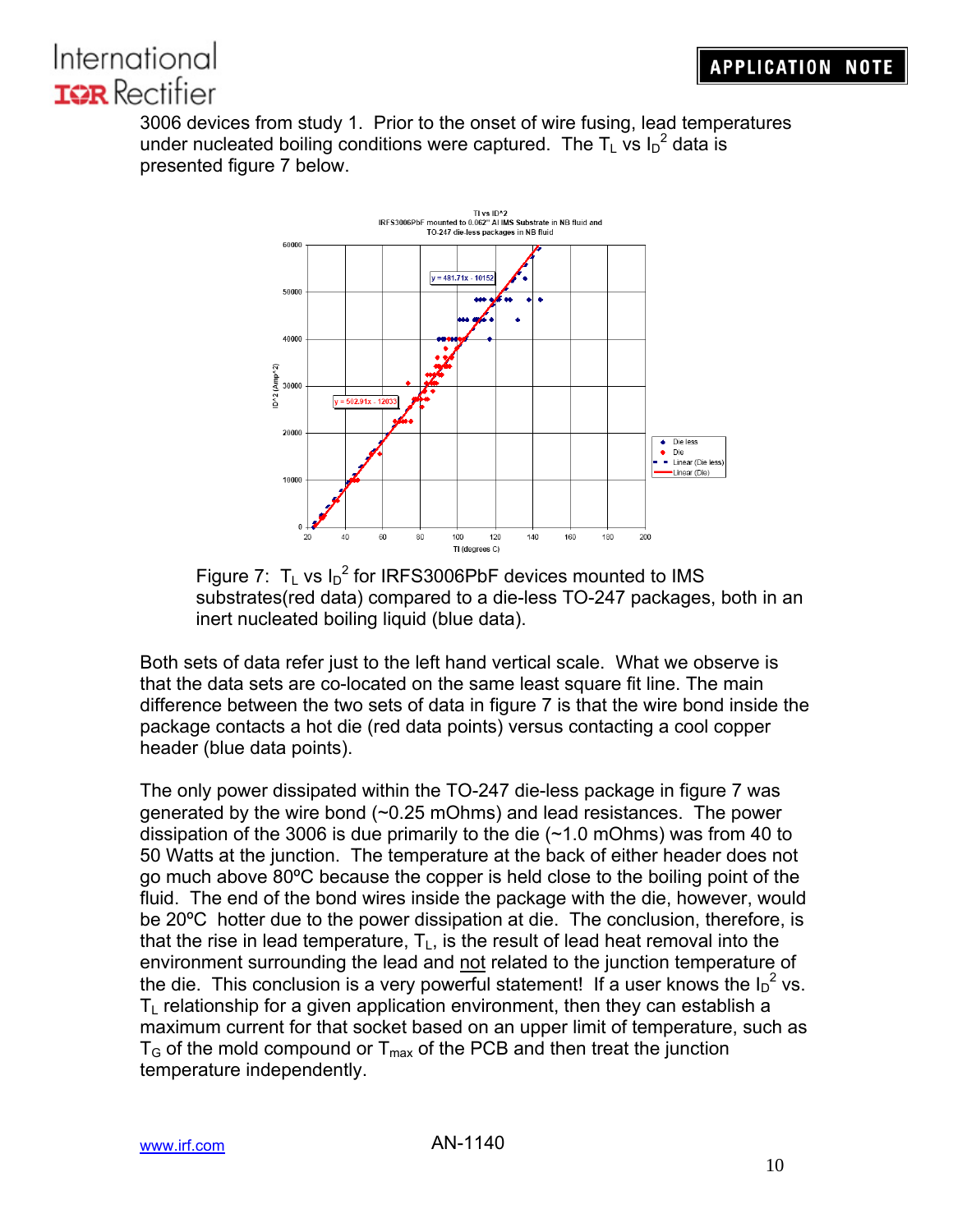Does this interpretation make sense from a device physics perspective? Direct measurement of embedded wire bonds and junction temperatures is a difficult task. A good numerical finite element analysis may offer some support. Failing that, one can look at the situation from a "first principles", qualitative viewpoint. Heat generated within the wire bond produces its highest temperature at the midpoint. Heat will flow axially toward the die and toward the lead, as well as radially outward. The theoretical thermal resistance of a 15 mil Aluminum wire, 7mm in length is about 300 °C/W. Even with four such wire bonds in parallel (one of the "real" package improvements), the total thermal resistance of 75 ºC/W. If the die temperature is elevated, then heat flowing from the die to the lead along this wire will be greatly inhibited by this high resistance. The lead temperature will not modulate very much in response to the heat flowing along the wire from the die to the lead. However, heat generated within the bond wire near the lead end will flow outward to the lead through a shorter length of wire and hence and might contribute to the lead temperature. In all likelihood, the primary source of high lead temperature will be the heat generated at the lead solder joint itself, as we observed in section 5.

### **Study 3: ID vs Temperature: IMS / PCB in air**

Another comparison can be made is to examine the contribution of the lead thermal resistance to ambient air for two different mounting configurations. In figure 8, we compare the  $I<sub>D</sub>$  vs lead temperature for two mounting substrates.



Figure 8:  $T_L$  vs I<sub>D</sub><sup>2</sup> for IRFS3006PbF devices mounted to IMS substrates compared to an IRF2804S mounted to an FR-4 PCB in still air.

The source lead on the 3006 is heat sunk to the Aluminum IMS substrate while the lead on the 2804 is essentially isolated with a very small Copper layer for heat spreading. The PCB trace used for the 2804S was narrow enough to have possibly generated significant amounts of heat to the lead. There is some difference between the source pins of the 3-pin 2804 and the 7 pin 3006 but the total lead area for each package would not be expected to account for the 400%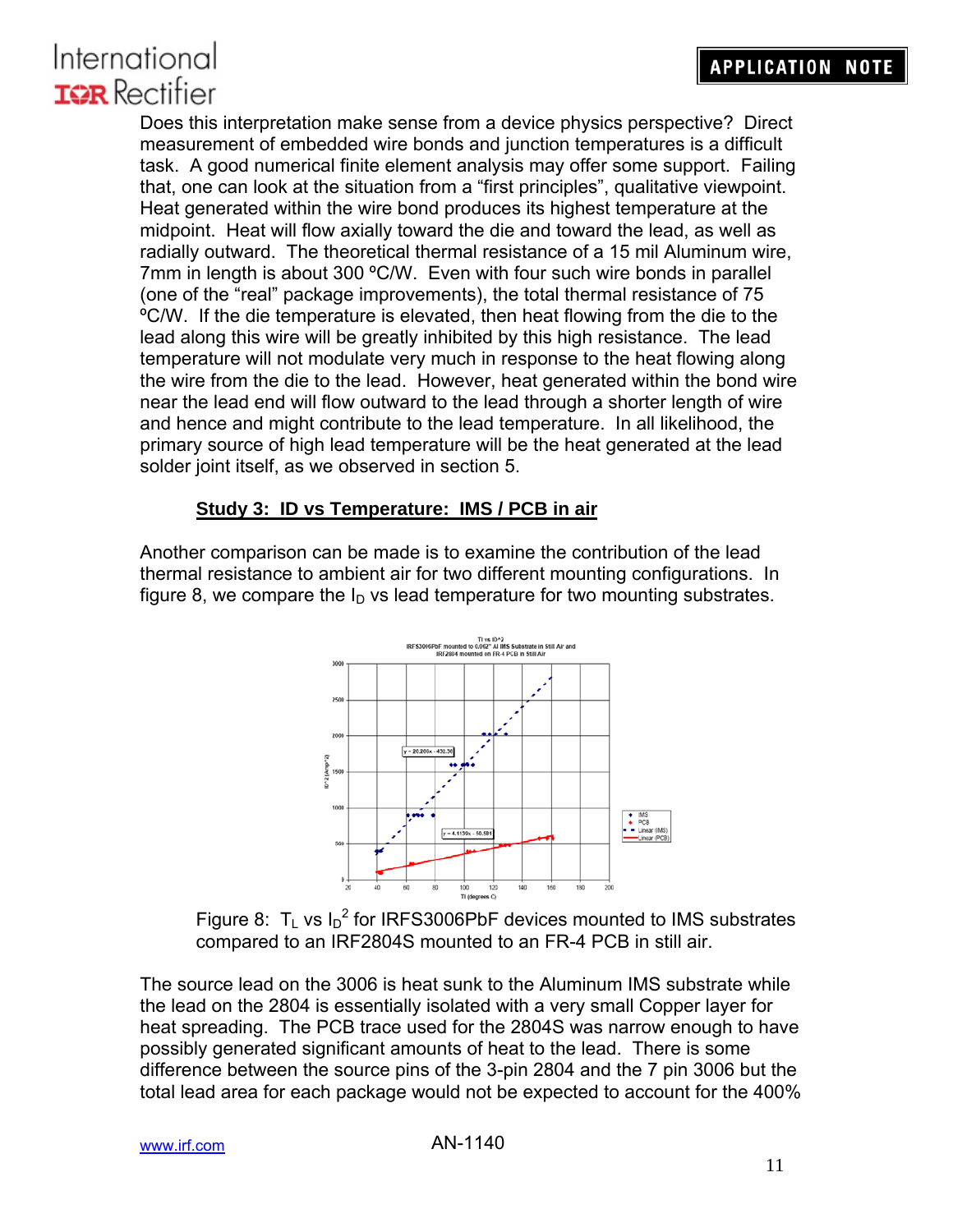better heat dissipation that is apparent in figure 8. The conclusion is that most of the high current advantage of the IMS configuration is the heat removal from the lead into the metal substrate.

### **Study 4:** T**G Speed Limit Revisited (Aged vs. Non-Aged)**

The push for lead-free components in our industry has necessitated changes in packages for most manufacturers. A change in mold compound for the  $D^2$ Pak packages, to accommodate the higher solder reflow temperatures, has now introduced a different concern. The new epoxy for these packages has a glass transition temperature below the  $T_J$  max of the data sheet. These products have been shown to be robust at Pb-free solder reflow temperatures and have qualified to all AEC Q-101 test regimens and other internal reliability tests. The concern is whether the thermal conductivity of these new mold compounds will change with time if they are exposed to temperatures above their  $T_{\text{G}}$ . Figure 9 represents parts with the low  $T<sub>G</sub>$  compound that have been exposed to 1000 hours at  $T_a$  = 175 °C, followed by a current stress to assess the  $I_D$  v  $T_L$ . The results suggest that the thermal conductivity of the new compound does not degrade with exposure to temperatures exceeding  $T<sub>G</sub>$ , to seemingly contradict the original observations from the 90's. The data may actually suggest that the aged parts have a lower thermal resistance than virgin devices.



Tidegrees c)<br>Figure 9: Study comparing two D2Pak FETs aged for 1,000 hours at 175ºC oven vs. two non-aged parts from the same lot. The objective was to look for a higher lead temperature on the aged parts, as a function of  $I_D^2$ . Leads on the aged parts (red data) demonstrate a lower temperature relative the leads of the virgin devices (blue data), for the same current level. All packages were mounted in identical configurations.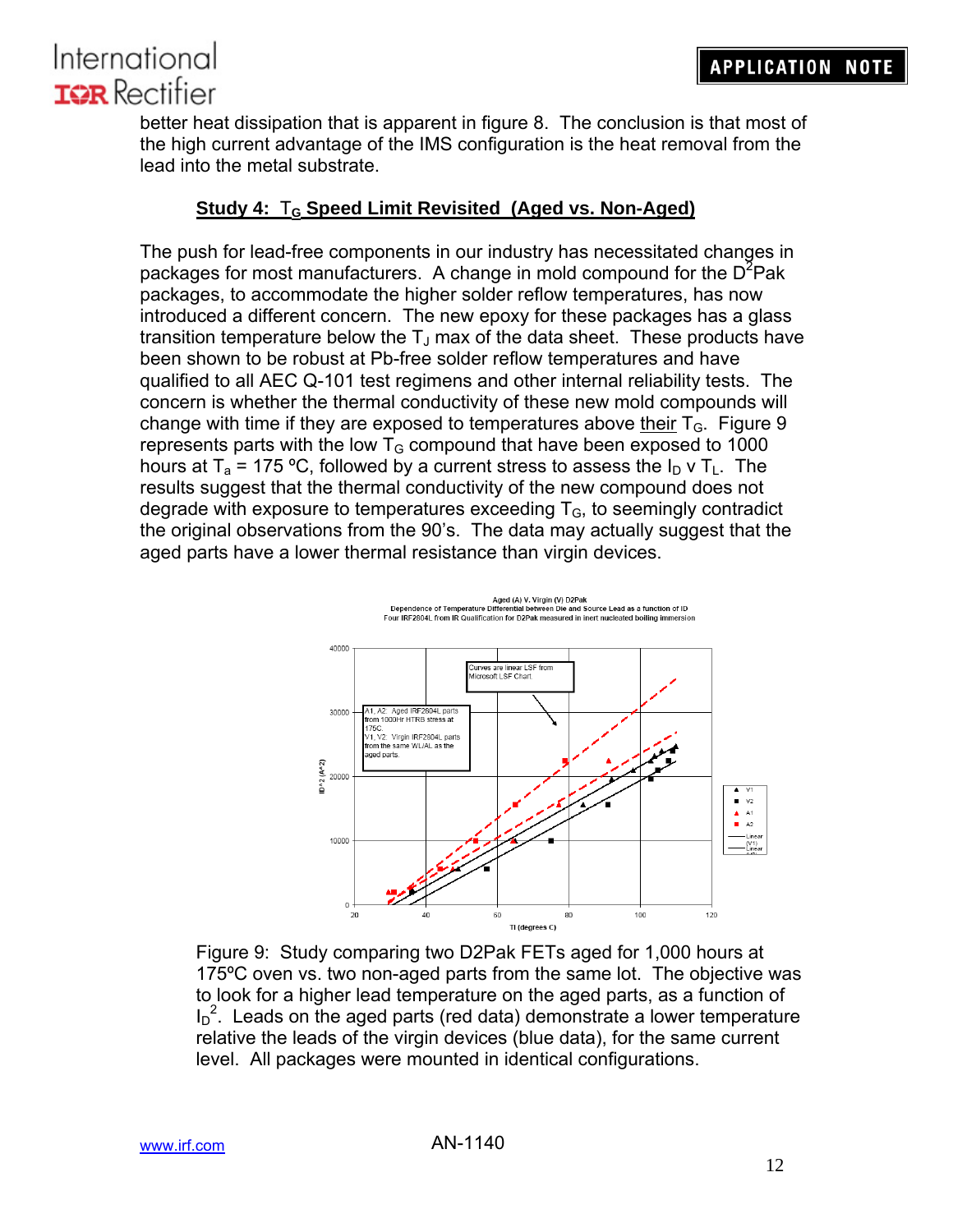The study above did not quantify any change in the epoxy thermal conductivity but it does seem contrary to the earlier work on a different class of mold compounds, as 1000 hours of exposure at a temperature which was 40ºC hotter than the  $T<sub>G</sub>$  should have given a significant difference. The possible improvement in thermal conductivity may indicate that the mold compound is densifying around the wire at this temperature and actually improving the radial thermal heat flow. The original limitation of  $T<sub>G</sub>$  on package current rating is likely due to the higher  $T_G$  materials and the exposure to temperature over +200 $^{\circ}$ C. Junction temperature, therefore, will remain the upper limit for package capability as well.

### **Section 7: "Ultimate" Current Assessment**

With data sheets showing up in the marketplace presenting extraordinary levels of rated current, the question arose as to what should be the ultimate current rating for an International Rectifier package. An investigation at IR set about the task of determining how much current is too much. The approach was to assemble several groups of parts, *sans* die, and with various wire bond configurations. Then, assess how much current it would take to damage the packages.

In this evaluation, the die-free devices were soldered to heavy gage wires and placed in an inert bath. A DC current was applied to the drain and source leads for 3 minute periods, with 5 Amp step increases in current for each time period, until the device broke down. The recorded current failure points were considered the last successful 3 minute period. The heat generated along the leads was carried away through nucleated boiling with a boiling point of 80ºC. In addition to stressing standard packages, some parts were intentionally damaged prior to epoxy mold compound application. This damage consisted of cutting one of the wire bonds, nicking one of the heels of a wire, and nicking all of the heels of the wires. The intent was to determine if such defects could be screened at final test with high levels of tester current.

### **Results of the Ultimate Current Evaluation**

The statistically guard-banded results of the evaluation are presented in table 1. For the TO-220 and TO-247, the 20 mil diameter wire bond clearly affords the greatest ultimate current capability. It was also clear that a missed bond in any of the configurations could greatly reduce the ultimate current capability. The good news is that this potential defect is detectable at a high-current final test by causing a concurrent increase in Rdson well beyond the nominal distribution of the assembly lot. Based upon this study, a statistically based upper limit for the ultimate current rating for all of the legacy packages is being established for newer high current parts.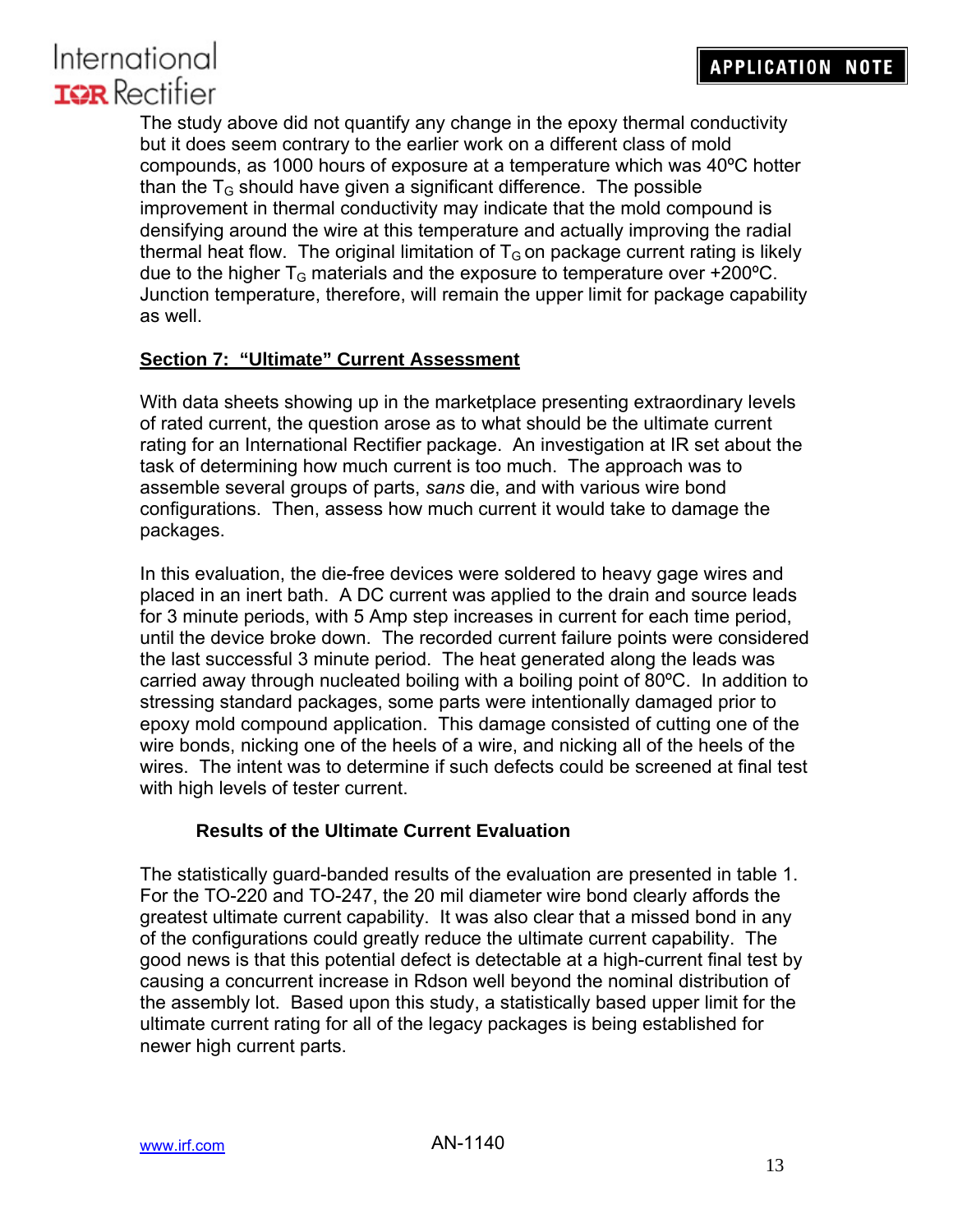| Package         | Wire Bond | No. of Bonds- | "Ultimate" |
|-----------------|-----------|---------------|------------|
|                 | Diam      | matrl.        | Current    |
| <b>TO-220AB</b> | $15$ mil  | 4 Al          | 160 A      |
| <b>TO-247</b>   | $15$ mil  | 4 Al          | 160 A      |
| TO-262/3        | $15$ mil  | 4 Al          | 160 A      |
| <b>TO-220AB</b> | 20 mil    | 3 Al          | 195 A      |
| <b>TO-247</b>   | 20 mil    | 3 Al          | 195 A      |
| TO-262/3        | 20 mil    | 3 Al          | 195 A      |
| TO-262/3        | 20 mil    | 4 Al          | 240 A      |

 Table 1: Ultimate current ratings for packages with different wire bonding configurations. With no attention to lead thermal management, the recommended current for all of the packages above is 75A.

### **Ultimate Current Limits and Derating**

So, what good is the concept of an ultimate current limit? Few users are going to immerse parts in a nucleated boiling fluid to utilize the efficient heat removal from the leads of a package in an application. This is not a recommended solution to controlling the junction- and lead-temperature in a socket. The ultimate current does place a ceiling on the amount of current that can safely be forced into a device under the best-of-all-possible-worlds scenario. This large value, in conjunction with nominal levels determined from a conservative thermal management perspective, will give the user the perspective on how high a current that they can operate and how sensitive this performance parameter is in every manufacturer's data sheet to the actual application conditions.

In one sense, the ultimate package current limit is another example of industry specsmanship. There is, however, one redeeming benefit to this concept. New products that will be released in the future which have exceptionally low onresistance will stand out based upon the new ultimate current limit. Many designers use the  $I_D$  max as a method of comparing one manufacturer to another, in terms of current handling capability. In this sense, this parameter will give the user the ability to compare different parts based upon this key value and not penalize those advanced products, with their potential for higher efficiency and lower operating temperatures, by rating their current lower because of package constraints. If a device's maximum junction temperature is reached with a current that is less than the packages ultimate current capability, then the current rating in the data sheet will be set via the classic method (eqn 1). If the Silicon die has exceptional capability for conduction, such that its  $T_J$  max is not exceeded at the classic current rating of the package, then its data sheet will carry the high "Ultimate Current" value on its banner characteristics, along with a reference to this application note.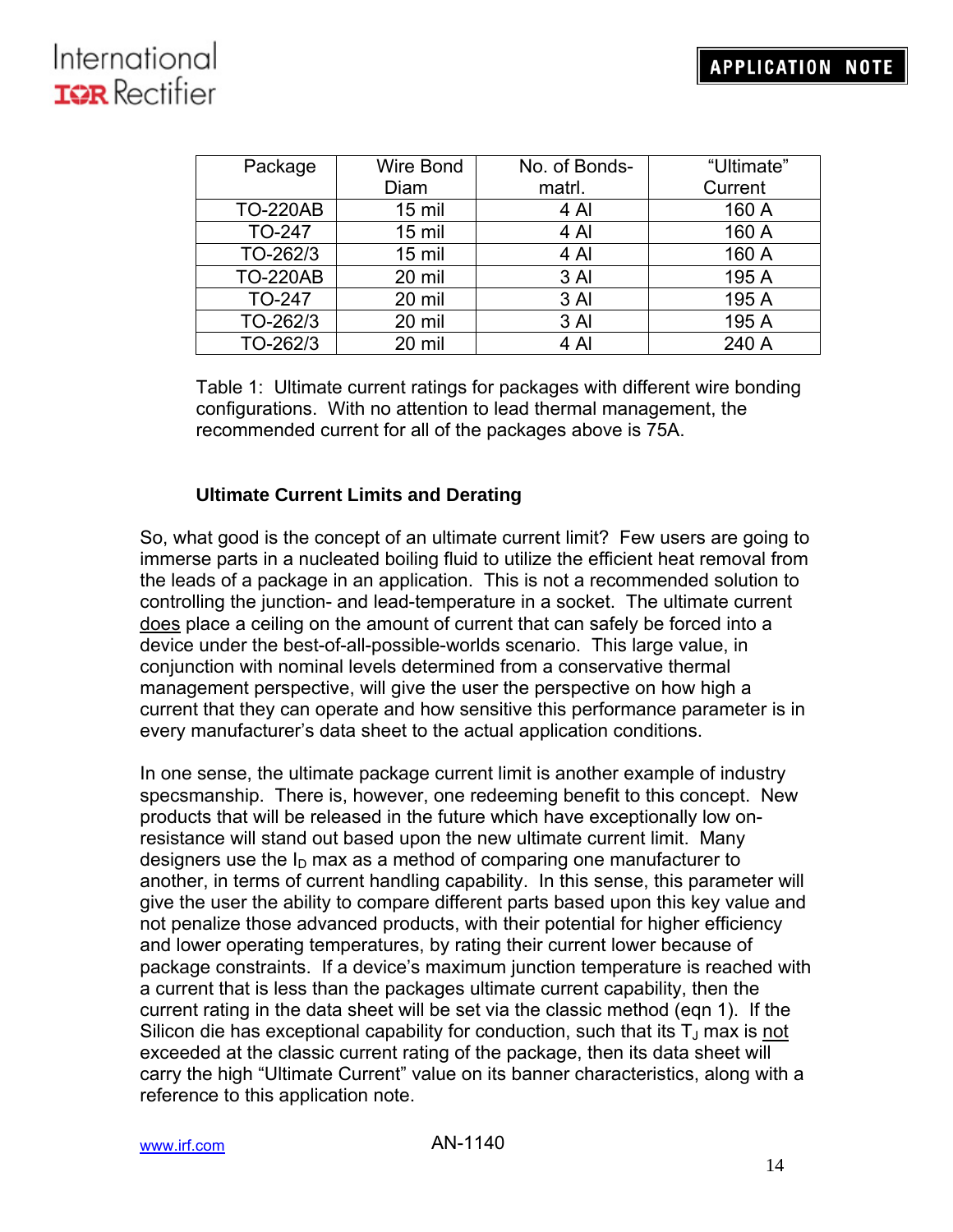

### **Section 8: What current Can I Expect to Get From a Power MOSFET?**

The heritage fleet of power MOSFET products has been rated via the classic method as described by equation 1. Those ratings fall on a very conservative engineering side. Newer, advanced products like the expanding suite of IR Trench products will begin carrying the new ultimate current limits, if appropriate. So how is the customer to determine how much of the current can he safely run in their application if the ultimate current is not achievable?

The answer depends very much upon how the device is used and how the environment for the application will affect the heat flow from the power device. The lead temperature will primarily vary with the square of the current. That thermal resistance will need to be evaluated for the mounting method used if the device is to be aggressively pushed for drain current.

The following procedure gives the user a direct, step by step method for determining the maximum current that they can force into an IR FET in their application:

1. Determine the maximum lead temperature for the application. As mentioned previously, this maximum lead or bond temperature is usually constrained to the glass transition temperature of the PCB material. Your board manufacturer is the best source for this recommendation. The maximum temperature for the lead will default to  $T_J$  max for the particular data sheet, if the board material is rated higher than  $T_1$  max of the device.

2. Board design to maximize current in an application. Consider alternative circuit board materials and weigh the use of more copper layers, thinner insulator layers, and thicker copper layers if more current is desired. These all are methods of lowering surface temperatures or increasing current capability on board traces. Adam<sup>6</sup> provides some insights into various ways of maximizing current capability of a PCB.

3. Measure the lead temperature of a mounted device in the lab. To do this, you will need to:

a. Build some evaluation samples. The best way to power on the device on an actual circuit board is to isolate the gate trace and drive it with +15 Volt dc supply, relative to the source on an n-channel device. Solder heavy wires to the source and the drain traces near but not too close to the device or the wires could thermally interfere with the measurement. It might be helpful to have removed other components from that area of the circuit board, as they could pull current away from the FET being evaluated.

b. Attach thermocouple wires. Solder thermocouple wires to the source lead, very close to the circuit board trace where it solders to the source lead  $(T_b)$  and on the lead, close to the epoxy body  $(T<sub>L</sub>)$ . Select or fabricate the thermocouple from fine wire so as to minimize its ability to pull heat away from the leads. T-type thermocouple wire will provide the highest resolution in the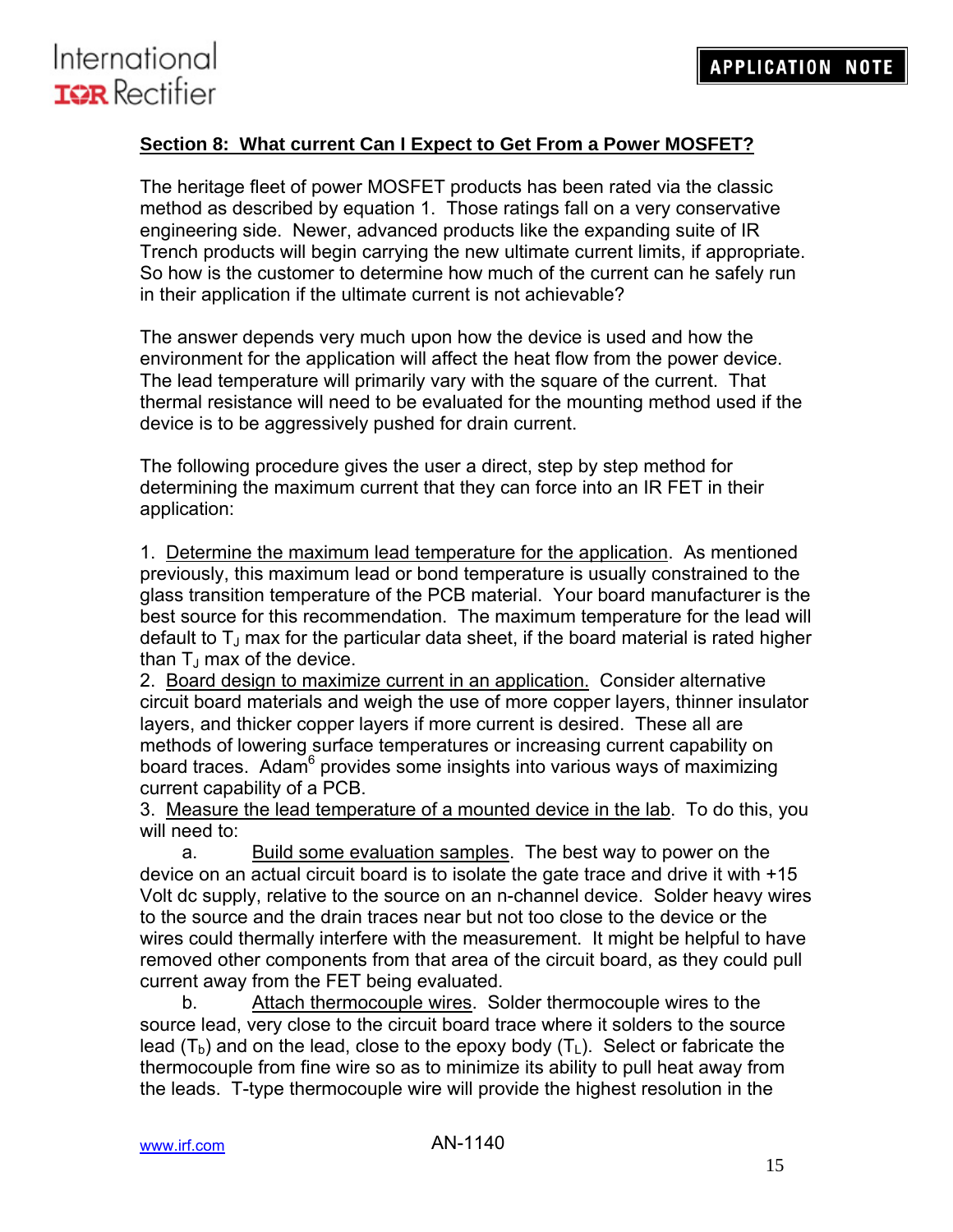range of temperatures. Thermocouples are tricky. I will be necessary to ensure that the first contact point between the two wires is enveloped with solder at the lead. Otherwise this point will become the temperature reference and if it is in air, it will report a lower  $T<sub>1</sub>$  value. Non-contact methods should also work for measuring  $T_{\text{L}}$ , provided the lead is "blackened" to improve emissivity, the focus is set to a small area on the lead, and the system is calibrated.

c. Apply dc current. If the application uses forced air, then activate this cooling in a worst case condition (lowest CFM, worst geometry). Bias the gate circuit with dc voltage to turn on the FET. Then, apply current into the drain with a variable output power supply configured for constant current. The supply must be capable of reaching the target current for the application.

d. Measure  $T_L$  and  $T_b$  vs current. Take several measurements over different currents. Record the current and the temperature of the lead and solder attach point. Allow the system to sit for at least 3 minutes at each current level. If the soldered-on thermocouple falls off, then that is a good indication that there is too much current. If you have another connection to the drain, then a recording of the drain-source voltage should be made. Calculate the change in Rdson and correlate with the TJ based on the data sheet, as pointed out in reference 5. You can use the copper half of the T-type thermocouple which is connected to the source lead as the source Kelvin reference point for this Vds reading.

e. Plot the data. Plot out the data points, as shown for an exercise in figure 10 (a replication of figure 5), with a spreadsheet, plotting the square of the current vs. the  $T_{\perp}$  readings (we found that the  $T_{\rm b}$  was roughly the same as  $T_{\perp}$  in this application). In this example, we have selected the IRFS3006PbF on the IMS substrate with air cooling. The blue dashed line is the least square fit to our lab data but represents the median response. Using a software package, like TableCurve  $2D^{\circledast}$ , we can calculate a LSF representing the [median – 99.99%], shown as the magenta solid line. Our IMS manufacturer indicated that the insulation on the IMS was only rated for 150ºC. Taking this temperature as our limit to the lead temperature (the package epoxy is rated to 175  $\degree$ C), we draw in the green vertical arrow. We then draw the red horizontal arrow from the intersection of the green arrow and the magenta line to indicate our statistical limit for the  $I_D^2$ , which reads about 2000. This places the current limit for this application at 45 Amperes, the square root of 2000. This  $I_D$  is well below the rating for this part, 270A, but the high current rating in the data sheet is based on the Silicon limit. From Table 1, the ultimate current for this part is 290A. Clearly, any effort to reduce the Joule heating of the source lead will go a long way toward safely running this device at a current higher than 45A.